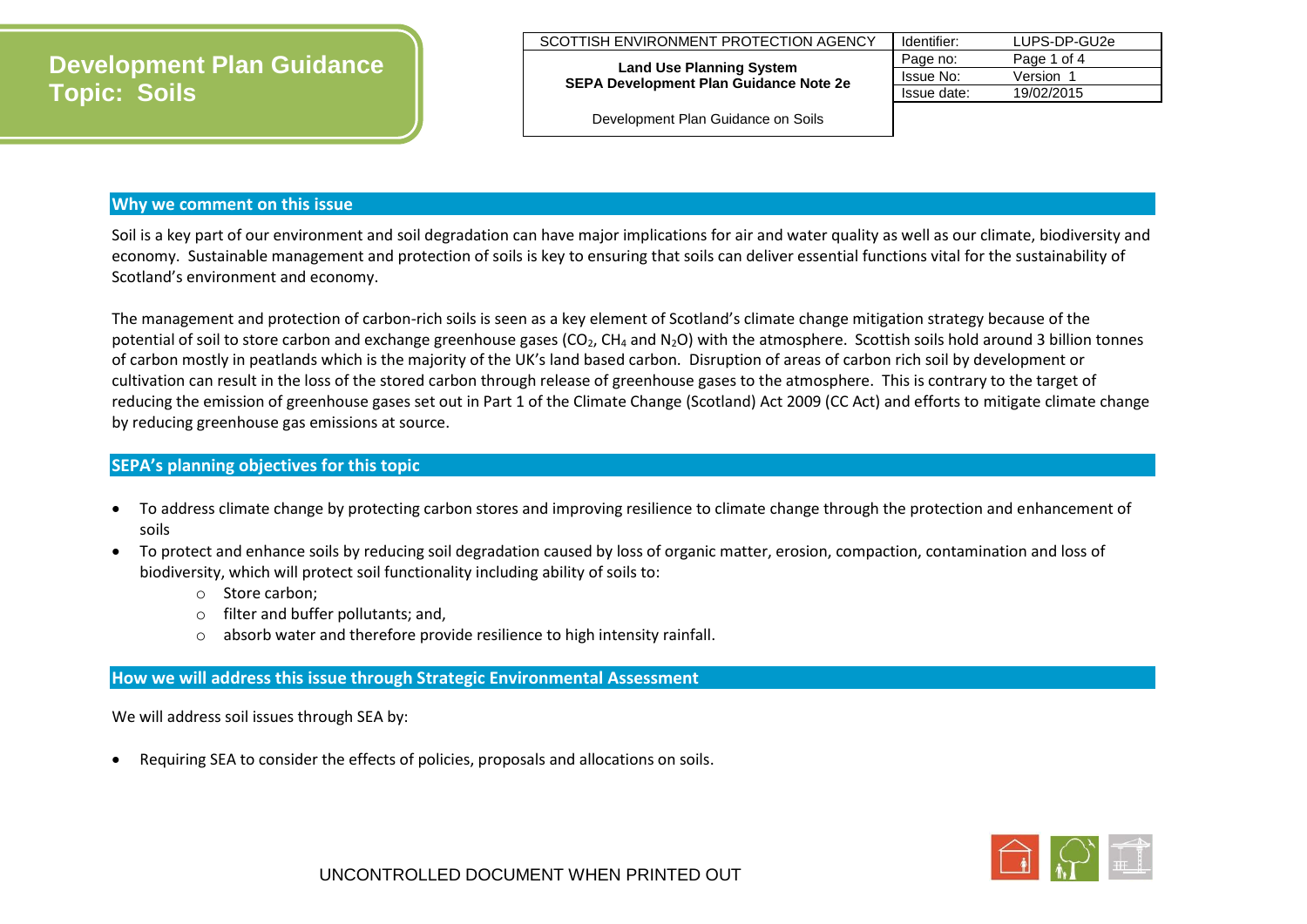| SCOTTISH ENVIRONMENT PROTECTION AGENCY                                           | Identifier:      | LUPS-DP-GU2e |
|----------------------------------------------------------------------------------|------------------|--------------|
|                                                                                  | Page no:         | Page 2 of 4  |
| <b>Land Use Planning System</b><br><b>SEPA Development Plan Guidance Note 2e</b> | <b>Issue No:</b> | Version 1    |
|                                                                                  | Issue date:      | 19/02/2015   |
| $\sim$ $\sim$ $\sim$ $\sim$ $\sim$ $\sim$                                        |                  |              |

Development Plan Guidance on Soils

 Recommending SEA objectives used for assessment include objectives aimed at maintaining and enhancing soils including; protecting carbon sinks and reducing loss of organic matter, reducing levels of contamination (existing and future), reducing soil sealing, compaction, loss of biodiversity and erosion.

### **Links with other development plan topic tables**

Other related topic tables include sustainable resource management (zero waste and renewable energy).

The following table outlines our requirements and recommendations for Strategic and Local Development Plans relating to soils in more detail. If the following requirements are not met then we are likely to make formal representations to the emerging development plan.

Further details on the implementation of the requirements and recommendations and supporting information can be found in the Soils Background Paper.

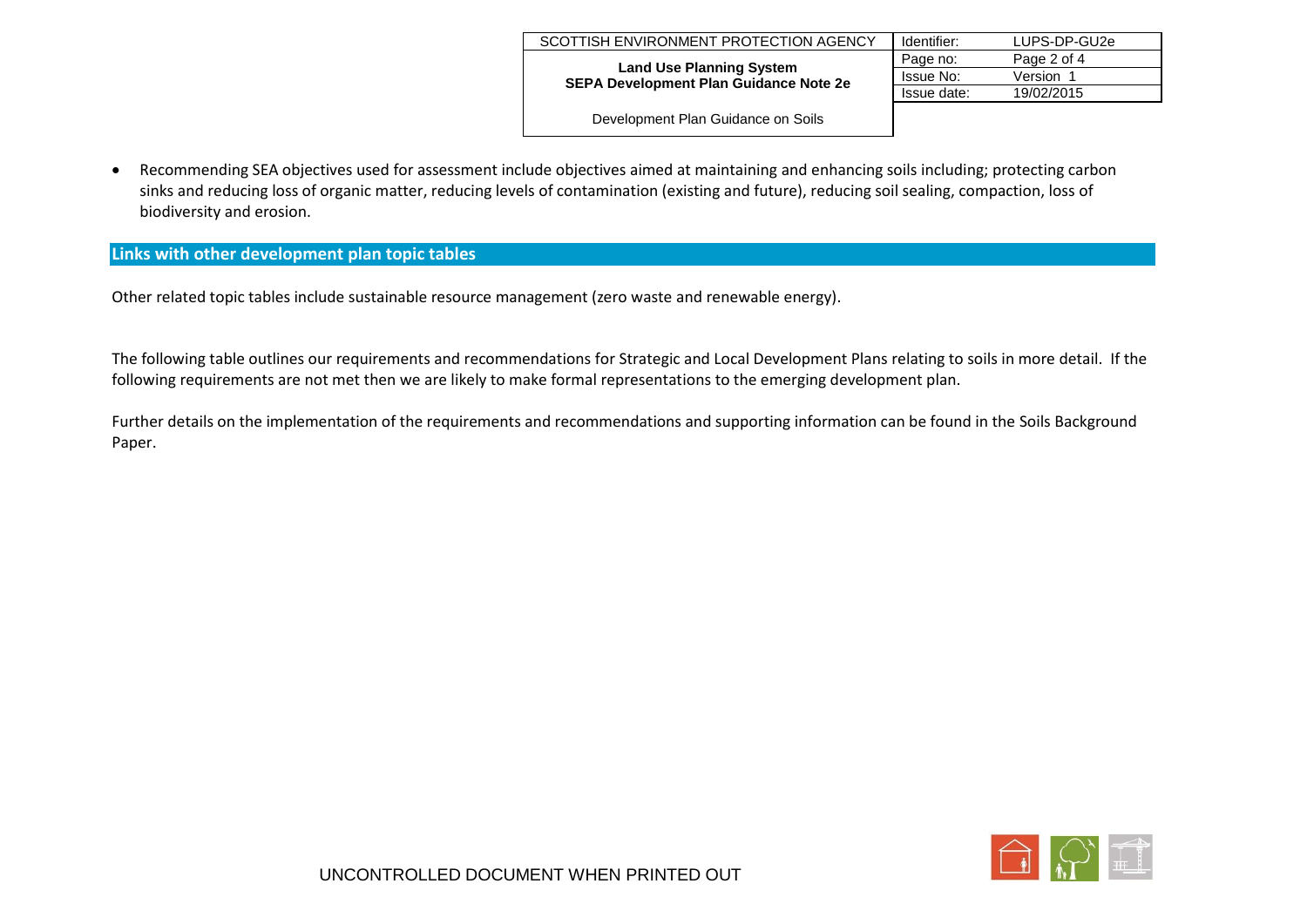| SCOTTISH ENVIRONMENT PROTECTION AGENCY                                           | Identifier: | LUPS-DP-GU2e |
|----------------------------------------------------------------------------------|-------------|--------------|
|                                                                                  | Page no:    | Page 3 of 4  |
| <b>Land Use Planning System</b><br><b>SEPA Development Plan Guidance Note 2e</b> | Issue No:   | Version 1    |
|                                                                                  | Issue date: | 19/02/2015   |

Development Plan Guidance on Soils

# **Soils: requirements and recommendations**

| <b>Strategic Development Plans</b>                                                                                                                                                                                                                                                | <b>Local Development Plans</b>                                                                                                                                                                                                                                                                                                                                                                                                                                                                                                                                                                                                                                                                    |  |
|-----------------------------------------------------------------------------------------------------------------------------------------------------------------------------------------------------------------------------------------------------------------------------------|---------------------------------------------------------------------------------------------------------------------------------------------------------------------------------------------------------------------------------------------------------------------------------------------------------------------------------------------------------------------------------------------------------------------------------------------------------------------------------------------------------------------------------------------------------------------------------------------------------------------------------------------------------------------------------------------------|--|
| <b>Requirements:</b>                                                                                                                                                                                                                                                              | <b>Requirements:</b>                                                                                                                                                                                                                                                                                                                                                                                                                                                                                                                                                                                                                                                                              |  |
| Ensure that carbon rich soils are identified as a constraint when<br>considering strategic development areas and areas of search for<br>energy proposals;<br>Ensure that policies require LDPs to:<br>Promote the protection of carbon rich soils as a carbon store.<br>$\bullet$ | Policies:<br>Protect peat and carbon rich soils by avoiding the disturbance and<br>$\bullet$<br>excavation of carbon rich soil in the first instance. Where this is not<br>possible development should be informed by:<br>an appropriate peat survey and management plan;<br>$\circ$<br>any disturbance or excavation be minimised; and,<br>$\circ$<br>suitable mitigation measures implemented to abate carbon<br>$\circ$<br>emissions.                                                                                                                                                                                                                                                          |  |
|                                                                                                                                                                                                                                                                                   | Areas of carbon rich soil are identified as a constraint for site<br>$\bullet$<br>allocations and areas of search for energy proposals.                                                                                                                                                                                                                                                                                                                                                                                                                                                                                                                                                           |  |
| <b>Recommendation:</b>                                                                                                                                                                                                                                                            | <b>Recommendations:</b>                                                                                                                                                                                                                                                                                                                                                                                                                                                                                                                                                                                                                                                                           |  |
| Promote the protection of soils; and<br>Source of relevant information are Categories of soil 5 and 6 on<br>Scotland soils web carbon richness map can be taken to indicate<br>presence of carbon rich soils                                                                      | Promote the protection of soils<br>Sources of relevant information are signposted in the policy and used<br>in mapping to highlight where further site investigation may be<br>required. For carbon rich soils Categories of soil 5 and 6 on Scotland<br>soils web carbon richness map can be taken to indicate presence of<br>carbon rich soils.<br>Policy wording that requires that remediation proposals and<br>objectives for potentially or statutorily identified contaminated land<br>are consistent with the requirements of PAN 33, insofar as the<br>development is suitable for use post remediation and that it is not<br>causing unacceptable risk to human health and to the wider |  |